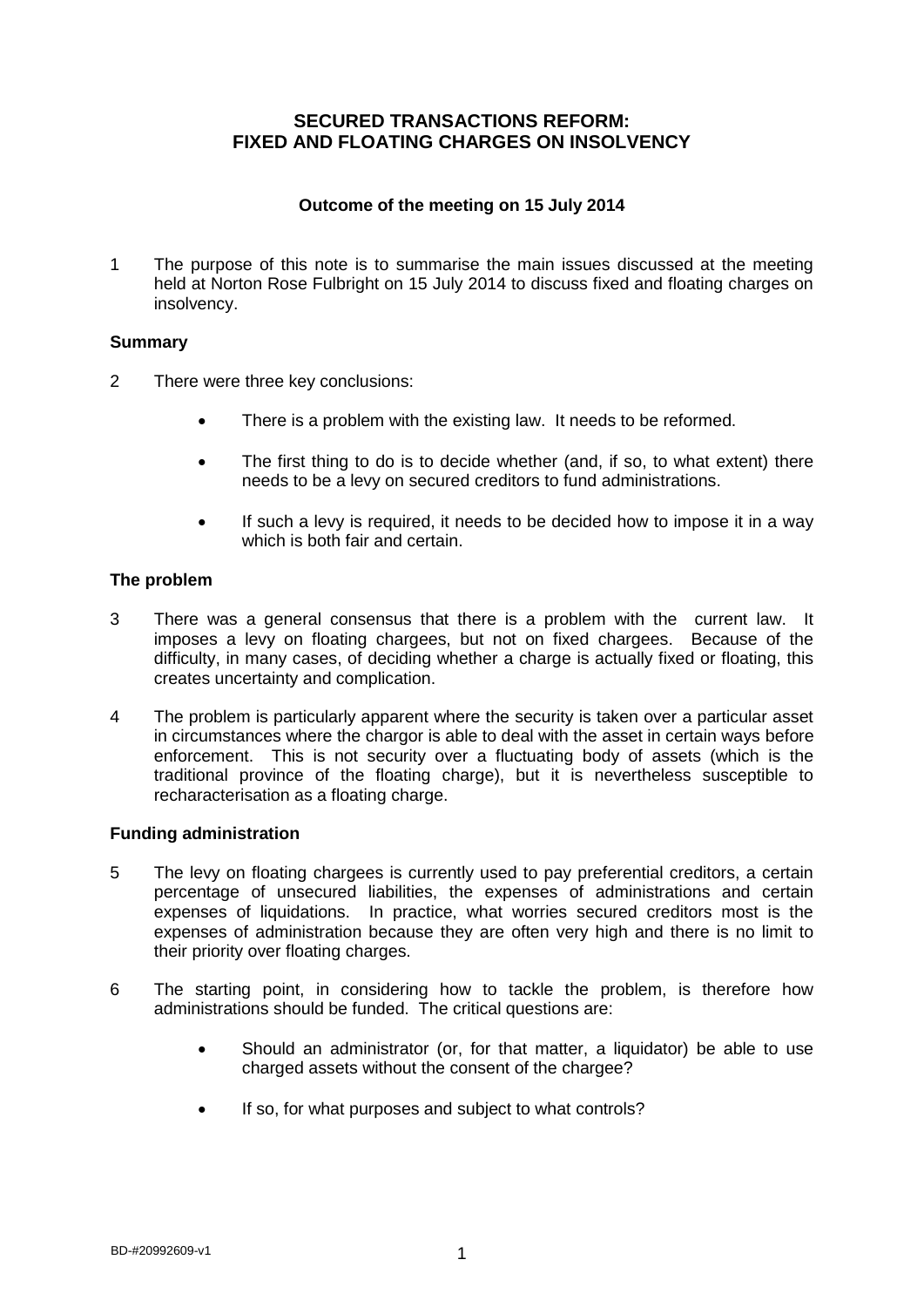- 7 There are two policy considerations here:
	- The first is the need to promote the availability of secured credit for businesses. This requires the secured creditor to be certain about the extent to which it is entitled to the proceeds of the secured assets.
	- The second is the desire to preserve those businesses in administration which are worth saving. This requires administrators to have sufficient funds to enable them to sell the business as a going concern if it is practicable and sensible to do so.
- 8 These two policy considerations need to be balanced, and a view taken as to the extent to which the latter needs to impinge upon the former.
- 9 It would also be sensible to look again at the way in which preferential creditors should be protected, and the utility of the prescribed part.

#### **The solution**

- 10 The solution is dependent on the outcome of the discussion about funding. If it is decided that, at least to some extent, administration expenses must be paid out of charged assets, it then needs to be decided how this should be done. We discussed three options, all of which have their supporters.
- 11 Option 1 would involve a clarification of the existing law. It might be possible to give more guidance on the nature and extent of the control which is required by a fixed chargee. There are real doubts about the practicality of drafting anything which would give real certainty, but it might be used as an interim measure.
- 12 Many PPSA jurisdictions provide that a creditor's control over the charged assets is not affected by the debtor's ability to deal with them before enforcement. That would significantly shift the balance in favour of fixed charges, but would reduce the amount of assets available to fund an administration.
- 13 Option 2 would require the levy to be paid out of some types of charged assets, but not others. There was some support for the proposition that a person who has funded the acquisition of a particular asset should not be subject to the levy but, equally, it is hard to see why the funding of working capital should be regarded as being less valuable than the funding of the acquisition of a particular asset. Any attempt to draw lines of this kind is likely to be divisive.
- 14 Option 3 would impose the levy on a small percentage of all charged assets up to a cap. This is the approach taken at present to the prescribed part, and its advantage is that it would be fair as between all secured creditors and certain as to the maximum amount of the levy. An advantage of this approach is that it follows neatly on from the funding question. If it is necessary to fund the preservation of businesses out of charged assets, then perhaps that is the responsibility of all secured creditors, not just some.
- 15 Although there was quite a lot of support for this approach, there was also a strong body of opinion that a creditor which has funded a particular asset should not be forced to fund the general expenses of an insolvency proceeding. There was also a recognition of the difficulty of getting the percentage and the limit right, and of the fact that what is appropriate in one market may be inappropriate in another.